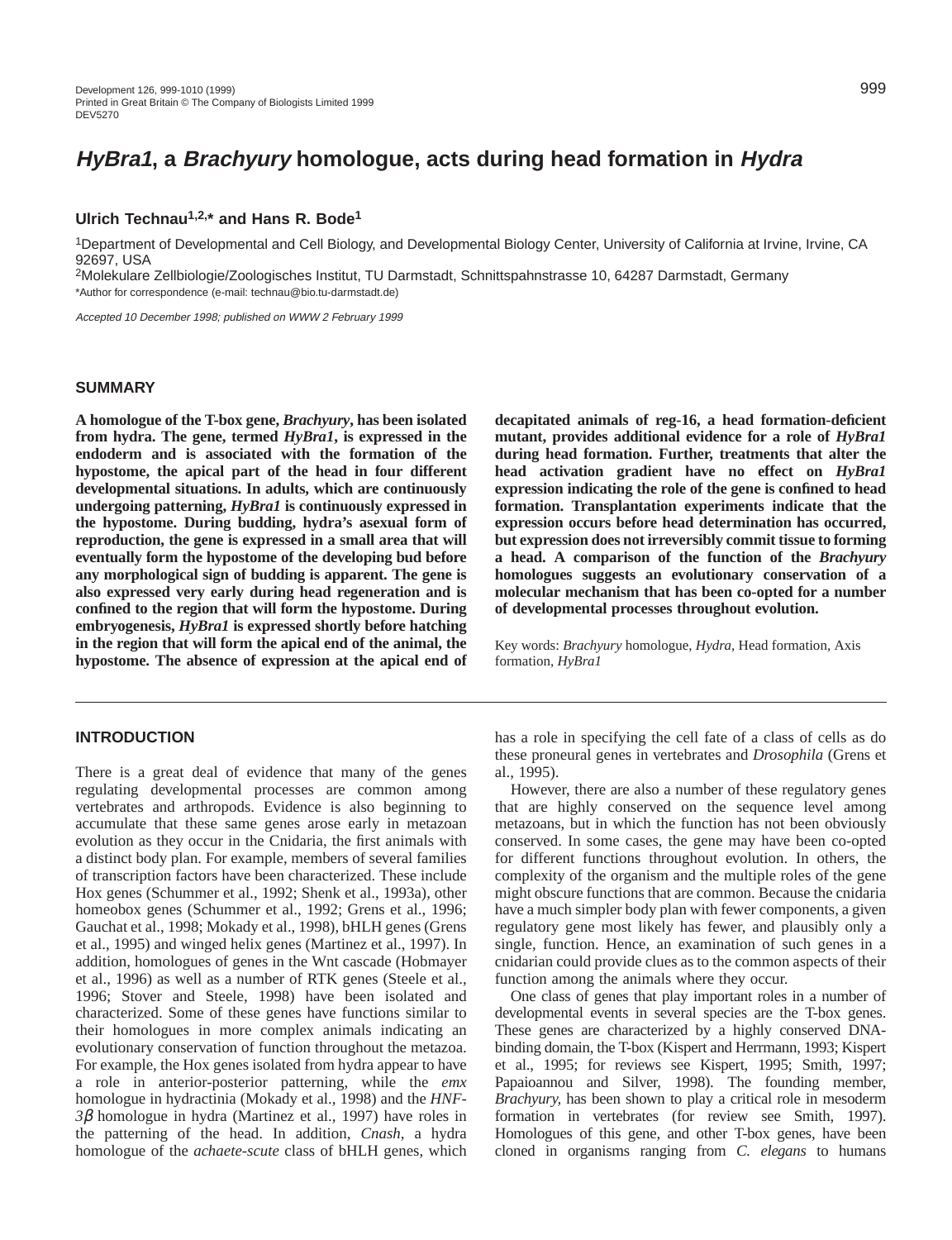indicating the ancient origin of this gene family (Bollag et al., 1994; Agulnik et al., 1995). Although the T-box genes are highly conserved at the sequence level, there are clear differences in the function of these genes in terms of the tissue, the time during embryogenesis, and/or the developmental process that they are expressed in among the deuterostomes and protosotomes.

We have isolated and characterized *HyBra1*, a hydra homologue of *Brachyury*. Examination of its expression pattern in a variety of experimental circumstances indicates it plays a

role in head formation in hydra, suggesting at first glance a function that is rather different from those observed in other developing embryos. However, a consideration of other genes with which *Brachyury* homologues are coexpressed suggests the evolutionary conservation of a molecular pathway that acts to invaginate or evaginate tissue during axis formation and formation of the germ layers.

## **MATERIALS AND METHODS**

#### **Animals and culture conditions**

Unless otherwise stated, the experiments were carried out with animals of the Basel strain of *Hydra vulgaris*, strain Zürich was used for LiCl treatment. Reg-16 is a regeneration-deficient strain of *H. magnipapillata.* For DAG treatments, the 105 strain (*H. magnipapillata)* was used (Achermann and Sugiyama, 1985). Embryos were obtained by mating the female *H. vulgaris* strain AEP with the male *H. vulgaris* strain PA2. Both strains are derived from male and female strains described previously (Martin et al., 1997). Stock cultures of hydra were maintained as described previously (Martinez et al., 1997). Cultures were fed daily and starved 1 day before selection of animals for experiments.

#### **Isolation and characterization of the HyBra1 clone**

First-strand cDNA from whole animals was used for nested PCR with three fully degenerate primers encoding conserved amino acid sequences of the Tbox. Bra-1 (5′AYGGNMGNMGNATGTTYCC3′) and Bra-3 (5′RAANSCYTTNGCRAANGG3′) were used as forward and reverse outer primers, while Bra-6 (5′TTYGGNGMNCAYTGGATG3′) together with Bra-3 used for nested PCR. PCR conditions were: 3 minutes at 94°C (1 cycle); 1 minute at 94°C, 1 minute at 42°C, 1 minute at 72°C (35 cycles); 10 minutes at 72°C. Fragments of the expected size were obtained and sequenced using standard procedures (Sambrook et al., 1989). Screening of a random-primed cDNA library (as described by Sambrook et al., 1989) derived from adult hydra (Sarras et al., 1994) with the random-primed PCR fragment yielded a single 926 bp clone, which was subsequently cycle sequenced (Amersham). The sequence of the clone, termed *HyBra1 (*GenBank accession number AF105065), consists of 129 bp of 5′ UTR, a putative start codon at position 130, the full T-box as shown in Fig. 1 (bp 251-797) and 129 bp of the activation domain.

The size of the transcript of the gene was determined by northern analysis using  $\sim$ 2 µg of  $poly(A)^+$  RNA isolated from 4000 hydra heads

(Qiagen) probed with a random-primed 800 bp fragment of the *HyBra1* gene. The hybridization conditions were 7% SDS, 0.5 M sodium phosphate buffer (pH 7.2), 5% sodium dextran at 60°C for 18 hours, The blot was washed with in  $2 \times$  SSC/0.2% SDS for 15 minutes at room temperature, followed by 0.2× SSC/0.2% SDS at 60°C for 30 minutes.

The presence of *HyBra1* in embryos was determined using RT-PCR. Total RNA was isolated from 30-40 embryos at several embryonic stages (unfertilized egg, blastula, gastrula/postgastrula, cuticle formation stage, cuticle stage 2-10 days after fertilization), reverse transcribed with AMV or M-MLV as described by the



**Fig. 1.** Comparison of the *HyBra1* T-box with other members of the T-Subfamily of T-box genes. Boxed sequences are domains of amino acid identicalness. Squares indicate residues involved in dimerization, circles indicate those involved in DNA binding (Müller and Herrmann, 1997). Abbreviations: As, Ascidia; Am, *Amphioxus*; C, Chick; Ce, *Caenorhabditis elegans*; Dm, *Drosophila melanogaster*; M, *Mus musculus*; Hu, human; Hp, *Hemicentrotus pulcherrimus*; Hy, *Hydra vulgaris*; X, *Xenopus laevis*; Zf, *Danio rerio.*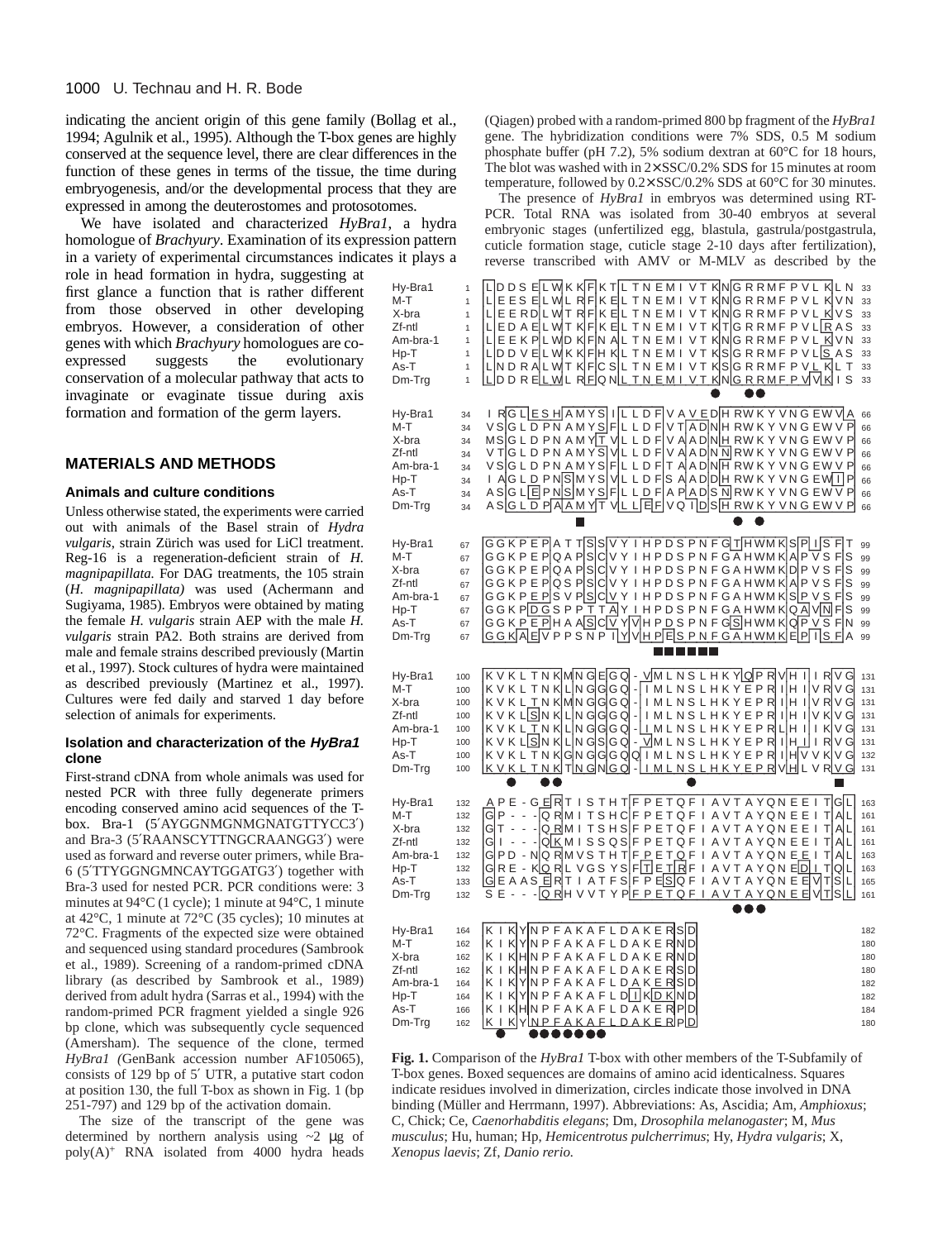manufacturer (Gibco), and 1 µl of the first-strand cDNA (corresponding to half an embryo) used as a template in 20 µl PCR. *HyBra1*-specific primers were used alone, or together with primers for the hydra EF-1 $\alpha$  gene (GenBank accession number Z68181) as an internal control (forward primer: 5′GTTTGAAGCTGGTATTTC3′; reverse primer: 5′TGTTTACCAGTATCTTTG3′). PCR conditions were: 3 minutes 94°C (1 cycle), 1 minute 94°C, 1 minute 46°C, 1 minute 72°C (35 cycles), followed by 10 minutes 72°C.

### **Phylogenetic analysis of the T-box family**

T-boxes from GenBank database were aligned using *ClustalW* and a phylogenetic analysis was performed using the program *Puzzle* (Strimmer and von Haeseler, 1996), a maximum likelihood-based method applying quartet puzzling. Blosum 62 was used as a substitution model and, because of blocks of high conservation within the sequence, we assumed a rate heterogeneity along the sequence. The required parameter alpha of the gamma distribution was estimated by the program from the data set and found to be 0.6, justifying our initial assumption. 1000 replicate analyses were performed. Branch lengths correspond to the number of changes. Numbers at each node correspond to the percentage of replicates in which the node was supported, a measure of statistical support (Strimmer and von Haeseler, 1996). An analysis using the maximum parsimony program *PAUP* (Swofford, 1996) yielded basically the same tree topology (analysis not shown).

#### **In situ hybridization**

In situ hybridization analysis on whole mounts of animals or late-stage embryos was carried out as described previously (Grens et al., 1995, 1996) with some minor modifications. Inserts of *HyBra1* plasmids were amplified by PCR using T3 and T7 primers and 500 ng of the PCR product was directly labeled with digoxygenin (DIG; Tautz and Pfeifle, 1989). Hybridization was carried out over 36 hours with approximately 0.025 ng/µl DIG-labeled RNA probe. Samples were incubated in a 1:2000 preabsorbed dilution of anti-DIGantibody (Boehringer) in sheep serum overnight, washed in MAB (100 mM maleic acid, pH 7.5) and visualized with the alkaline phosphatase substrate BM Purple (Boehringer). The color reaction was stopped with 100% ethanol and animals were mounted in Euparal (Asco Laboratories).

#### **Treatment with diacylglycerol (DAG)**

Treatment of hydra (105 strain, *H. magnipappillata*) with DAG (0.1 mM dioctanoyl-sn-glycerol) was carried out as described by Müller (1989). The working solution was prepared in 3 ml hydra medium, sonicated for 30 seconds and cooled on ice for 5 minutes. On the first day, animals were treated for 30 minutes in a 6 cm Petri dish and, on subsequent days, they were exposed to DAG for 2 hours. After each treatment, they were washed 5 times in hydra medium. Animals were fed 3× per week during the treatment.

#### **Regeneration and transplantation experiments**

Animals were bisected either directly beneath the tentacle ring or in the middle of the body column, and allowed to regenerate. Periodically thereafter, samples were fixed in fresh 4% paraformaldehyde in hydra medium and subsequently analyzed for expression of *HyBra1* with in situ hybridization. In parallel samples, the regenerating tip was isolated and grafted laterally into the 2-region (as defined by Bode and Bode, 1984) of a host animal. Host and donor tissue were strung onto a 0.25 mm diameter fish line and held in contact with one another with flanking pieces of parafilm for about 2 hours in order to heal. Secondary head formation was analysed 2 days after grafting. A secondary head was defined by the presence of a hypostomal dome surrounded by at least two tentacles, while partial heads were defined by a single distal tentacle.

#### **RESULTS**

#### **Characterization of HyBra1**

Using nested PCR and first-strand cDNA derived from whole hydra, fragments of two genes, each with a high level of similarity to the T-box of *Brachyury* were isolated. One of them, termed *HyBra1* was used to screen a hydra cDNA library (Sarras et al., 1994) and yielded a single clone 926 bp in length that included some of the 5′UTR, the entire T-box and approximately 100 bp on the 3′ end of the T-box. Northern analysis using stringent conditions indicated the presence of a single transcript of approximately 2.3 kb (data not shown). Sequence comparison with other *Brachyury* homologues indicates that *HyBra1* shows a a very high degree of conservation in the conserved T-box (about 75-80% amino acid identity; Fig. 1). In general, most domains that are conserved among these homologues are also conserved in *HyBra1*. This includes those residues that have been shown to be implicated in dimerization and direct contact with the palindromic binding site by crystallographic studies on Mouse *Brachyury* (Müller and Herrmann, 1997).

Ce-Thx<sup>8</sup>



**Fig. 2**. Phylogenetic analysis of T-box proteins. A Maximum Likelihood Method (PUZZLE) was used to reconstruct the phylogenetic tree of CLUSTALW aligned protein sequences comprising the entire T-Box. See Materials and Methods for details.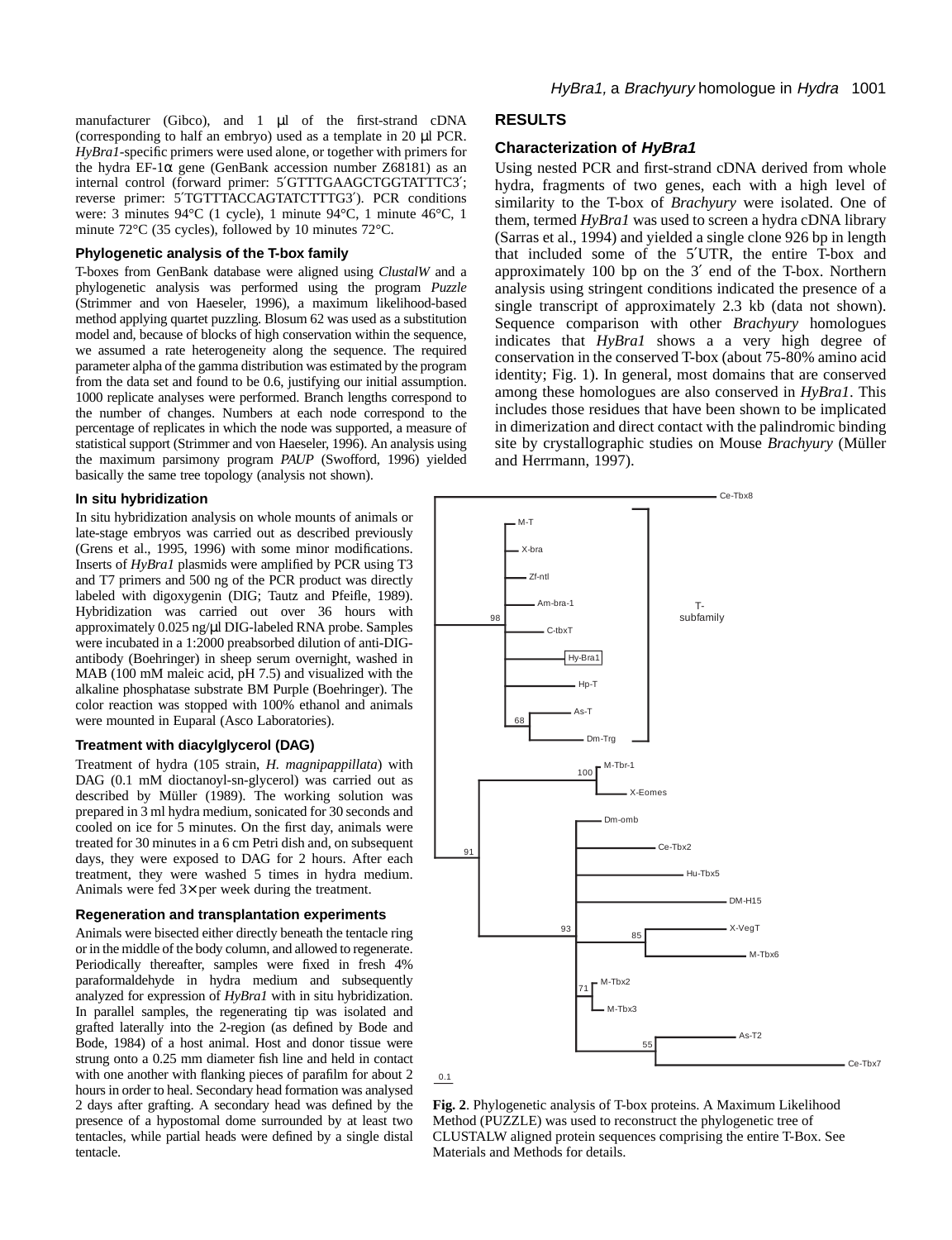

**Fig. 3.** Expression pattern of *HyBra1* in adult hydra as analyzed with in situ hybridization on whole mounts as observed in A, a budless adult, and at higher magnification in B, the head. (C) A transverse optical section through the hypostome. (D) A schematic of the cross-section of the hypostome. EnE, Endodermal epithelial cells; GC, gastric cavity; M, mesogleoa; MuC, mucus cells.

Phylogenetic analyses indicate that T-box genes fall into one well-defined subfamily, the *Brachyury* (T) subfamily, and 2-6 other subfamilies that are quite distinct from the *Brachyury* subfamily. A maximum likelihood analysis shows that *HyBra1* clearly clusters with the *T/Brachyury-*like genes (Fig. 2) as indicated by the level of statistical support (95%). The branching order within the T-subfamily, however, cannot be resolved with certainty. Hence, we conclude that *HyBra1* is a true orthologue of *Brachyury*.

## **HyBra1 is expressed in the hypostome of adult hydra**

Because of the tissue dynamics of an adult hydra, the developmental processes that were active in setting up the body plan remain continuously active to maintain the form and regional distribution of cell types in the adult (for review see Bode and Bode, 1984). In situ hybridization analysis in adult hydra revealed that *HyBra1* is strongly expressed throughout the hypostome, the apical half of the head (Fig. 3A). Expression drops sharply in the tentacle zone, the lower half of the head (Fig. 3B), and can not be detected below the tentacles.

Of the two tissue layers, the ectoderm and endoderm, *HyBra1* is always strongly expressed in the endoderm of the hypostome, and occasionally some faint staining in the ectoderm of the hypostome was observed. The endoderm of the hypostome is folded into wedges that protrude into the gastric cavity. Correspondingly, the gastric cavity is reduced to a canal with branches that separate neighboring wedges or protrusions (Fig. 3D). In the hypostome, the endoderm contains two cell types, endodermal epithelial cells and mucous cells. The endodermal epithelial cells extend from the base of the tissue layer next to the basement membrane to the edge of the tissue layer facing the gastric cavity. The mucous cells are located among the epithelial cells on the outer edge

of each protrusion facing the gastric cavity (see Fig. 3D). The unstained areas are the location of the mucous cells, thus, expression of *HyBra1* is confined to the epithelial cells of the endoderm (Fig. 3C).

Expression of *HyBra1* in the adult head suggests it would also have a role in the development of the head. Since head development occurs during budding, hydra's form of asexual reproduction, during head regeneration, as well as during embyrogenesis, this possibility can be examined in three different circumstances.



**Fig. 4**. Change in the expression pattern of *HyBra1* expression during budding. (A) Before stage 1; (B) stage 1 (placode stage);  $(C)$  stage 2-3;  $(D)$  stage 3-4;  $(E)$  stage 5;  $(F)$  stage 7. Bud stages are defined as described in Otto and Campbell (1977). The spot on the left side of the animal in E is a second bud at stage 2.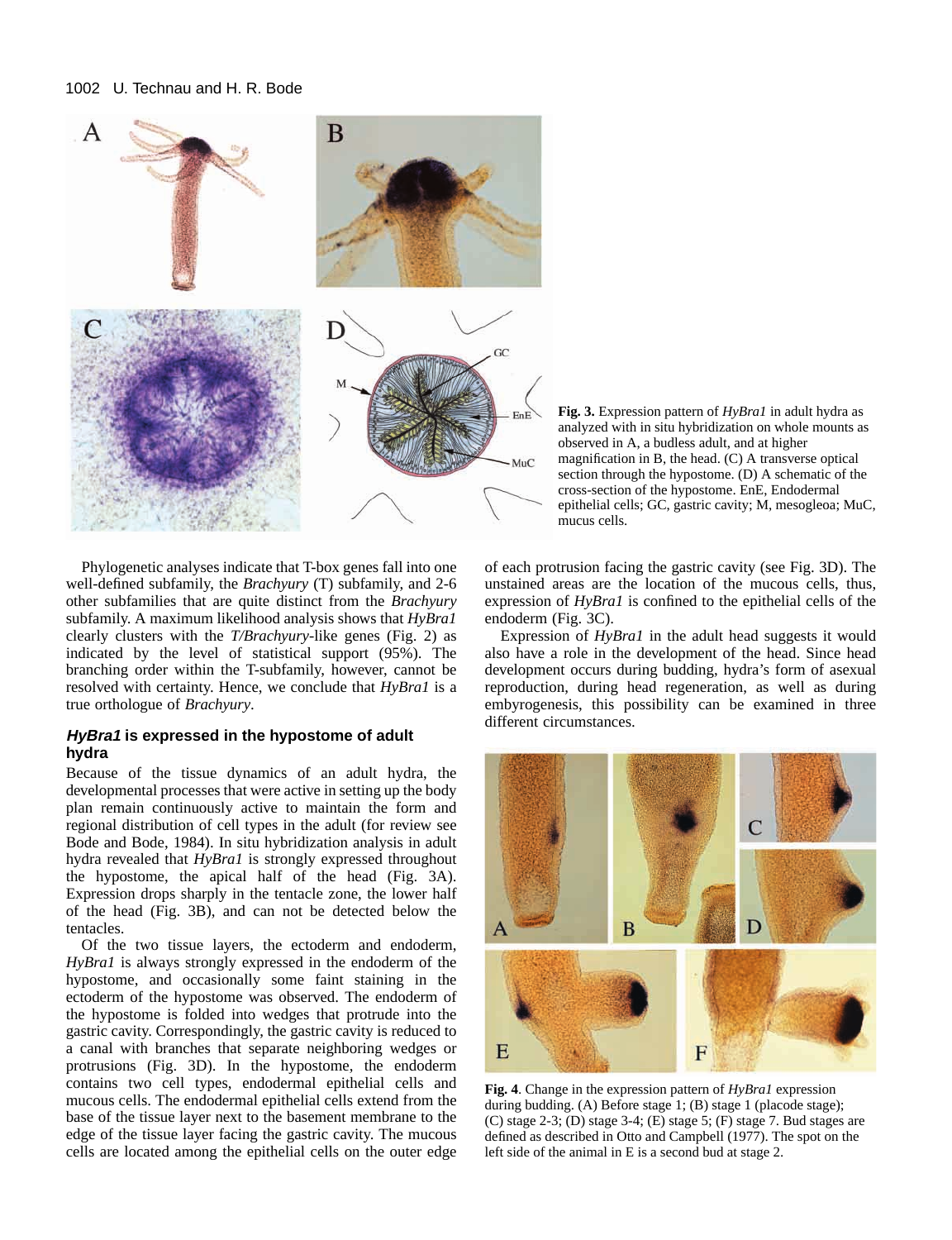

**Fig. 5**. *HyBra1* expression in the regenerating head at several times following bisection beneath the tentacles. Samples were examined at  $(A)$  1 hour,  $(B)$  3 hours,  $(C)$  4 hours,  $(D)$  6 hours and  $(E)$  48 hours.

## **HyBra1 is expressed in a developing head during budding**

During asexual reproduction, the first sign of a developing bud is the formation of a circular ectodermal placode in the lower third of the body column. The placode evaginates and then elongates into a cylindrical protrusion, which subsequently forms a head at the distal end and a foot at the proximal end. *HyBra1* expression is first observed as a small distinct spot comprising 10-15 endodermal epithelial cells in the region where a bud will form, but before any morphological sign of bud formation is visible (Fig. 4A). By bud stage 1 (placode stage; bud stages as described by Otto and Campbell (1977)), when the ectoderm thickens locally, the underlying endoderm expresses *HyBra1* in a slightly larger, perfectly round spot (Fig. 4B). As the placode protrudes and elongates into a cylinder, *HyBra1* expression of the gene expands to encompass the area of the future hypostome, but does not extend further in a proximal direction (Fig. 4C-F).

Thus, *HyBra1* expression remains strictly confined to the distal tip forming a cap of expression throughout all stages of bud evagination. As the gene is expressed very early during budding, the hypostome appears to be specified at a very early stage. We also note that expression during budding always appears to be much stronger than in the hypostome of the adult suggesting that the requirement for the gene during head formation is higher than for the maintenance of the head in the adult.

### **HyBra1 expression occurs during head regeneration**

When hydra are bisected, the apical end of the lower half regenerates a head in 2-3 days. We monitored *HyBra1* expression during head regeneration in animals bisected at two axial locations. When bisected directly beneath the tentacles, *HyBra1* expression was first detected 3 hours later (Figs 5A,B, 6A), and rapidly increased in intensity during the next 1-2 hours (Fig. 5C) reaching a maximum by 6 hours (Figs 5D, 6A) since no appreciable increase was detected at 12 hours (data not shown). By 36-48 hours, tentacle buds emerged precisely



**Fig. 6**. Time course of *HyBra1* expression during head and foot regeneration. (A) Rate of increase in expression during head regeneration as a function of the axial level of bisection. Once initiated *HyBra1* was expressed continuously in the hypostome of the animals (B) Transient expression during foot regeneration. Axial level of bisection for each type of regenerate is indicated in figures in A and B.

at the basal margin of the expression domain (Fig. 5E) indicating that *HyBra1* expression is confined to the developing hypostome. Thereafter, expression tended to decrease reaching the somewhat lower levels typical of an intact animal by 72 hours.

When animals were bisected in the middle of the body column, *HyBra1* expression was first detectable at the apical tip by 6-9 hours, reaching a maximum expression around 12- 18 hours (see Fig. 6A). Since the rate of head formation is graded down the body column, the slower appearance of *HyBra1* is consistent with the slower rate of head formation when animals are bisected at this level (Wilby and Webster, 1970; MacWilliams, 1983b; Technau and Holstein, 1995).

Reg-16, a mutant strain of *Hydra magnipapillata*, which is defective in head regeneration (Achermann and Sugiyama, 1985), provides another approach for examining the role of this gene in head formation. When reg-16 is bisected, most animals do not regenerate a head, while some form a partial head and a few regenerate a complete head. Expression of *HyBra1* was followed for 6 days in animals bisected beneath the tentacles. In contrast to the wild type, where strong *HyBra1* expression is observed by 6 hours, none of the reg-16 animals expressed *HyBra1* before 48 hours. By 6 days, most of the animals had not formed head structures and no *HyBra1* expression was detected (Fig. 7A). A few regenerates (about 5%) formed a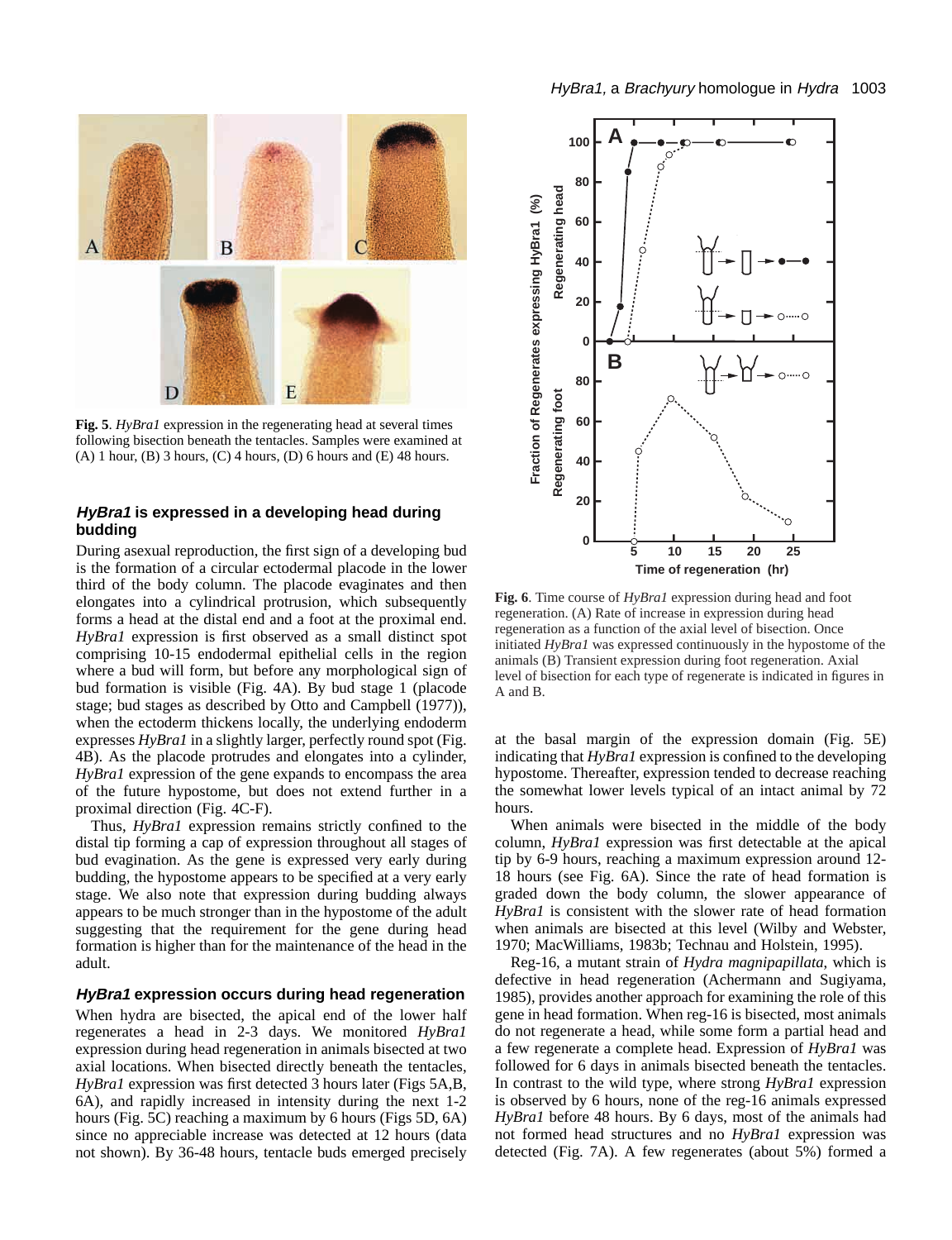

**Fig. 7**. *HyBra1* expression in regenerating animals of the regeneration-deficient mutant reg-16. The three types of regenerates observed 6 days after decapitation were (A) no head regeneration, (B) partial regeneration with a single medial tentacle, and (C) a head with hypostome and two or more tentacles. Arrow in B indicates low level of *HyBra1* expression.

single medial tentacle at the apical tip. In these animals, *HyBra1* expression occurred either at a very low level (Fig. 7B) or was not detected. A small fraction (10-20%) of the regenerates developed a complete head (i.e. a hypostomal dome plus at least two tentacles) and, in every one of these, *HyBra1* was expressed (Fig. 7C).

These results obtained with reg-16 coupled with those obtained for normal regenerates and budding indicate that the expression of *HyBra1* is tightly correlated with development of the head and specifically with hypostome development.

### **HyBra1 expression precedes but does not irreversibly commit tissue to head formation**

The early expression of *HyBra1* during budding and head regeneration suggests that it might be involved in the process of head determination. One approach is to compare the time of the appearance of *HyBra1* expression in a regenerating tip with the time that tip was determined to form a head. A standard grafting procedure (e.g. MacWilliams, 1983a,b) involving the formation of a secondary head was used to measure when this determination had taken place. As shown in Fig. 8A, animals were bisected beneath the tentacles, allowed to regenerate and periodically the regenerating tip was transplanted to the upper body column of another hydra (see Materials and Methods for details). 2 days after grafting, the fraction of transplants forming a secondary head was measured. As shown in Fig. 8B, the fraction forming a secondary head rose from a value of 15% at T=0 to 75% by T=5-6 hours with a  $T_{50}$  of 4-5 hours. Since all of the regenerates expressed *HyBra1* by 4-5 hours (Fig. 6A), and only half were committed to head formation by that time, expression of the gene is consistent with a role in the head determination process.

However, though *HyBra1* is expressed before head determination, this expression does not imply the tissue is irreversibly determined to form a head. Four results support this view. (1) Only 40-50% of the 4-5 hours regenerating tips formed heads upon transplantation after 2 days even though all regenerating tips expressed

the gene. (2) In a second experiment (see Fig. 9A), apical tips regenerating for 4-5 hours were transplanted to a host, and periodically samples examined for *HyBra1* expression. As shown in Fig. 9B, the fraction expressing the gene drops from 100% to 50-60% in 2 days which is similar to the fraction that will form heads. Hence, those transplants that do not form heads lose *HyBra1* expression. (3) In a variation of the same experiment, we transplanted apical tips immediately after decapitation to a host. These grafts did not express *HyBra1* at the time of transplantation (Fig. 9B). Surprisingly, 6 hours after grafting almost all (96%) of the grafts strongly expressed the gene at their distal ends in a manner characteristic of regenerating tips. During the next 2 days, however, most of the transplants (60%) ceased expressing the gene, which correlates reasonably well with the fraction (15%) of these transplants that were expected to eventually form heads (see Fig. 8B). (4) We also examined *HyBra1* expression during foot regeneration at the basal end of the upper half of animals bisected in the middle of the body column. Surprisingly, we found that *HyBra1* is transiently expressed reaching a maximum by 9 hours following bisection and then slowly disappearing thereafter (Fig. 6B). As with head regeneration, expression was confined to the regenerating tip.

## **Expression of HyBra1 is not correlated with the head activation gradient**

The head activation level of the tissue, i.e. its potency to form a head, is graded along the body axis of the adult animal and has a maximum in the head (MacWilliams, 1983b). The expression of *HyBra1* in the adult head as well as during head regeneration could be a response to a high level of this gradient. The overall level of the gradient along the body column can be raised by treatment with diacylglycerol (DAG) (Müller, 1989), or lowered with LiCl (Hassel and Berking, 1990). Hydra were



**Fig. 8.** Time course of head determination in the regenerating tip of animals bisected beneath the tentacles. (A) Scheme of the transplantation experiment; t, time of isolation of the regenerating tip after decapitation; 2d, 2 days. (B) Time course of head determination in terms of transplants forming a secondary head. Each time point represents 1-5 experiments each with a sample size of *n*=13-24.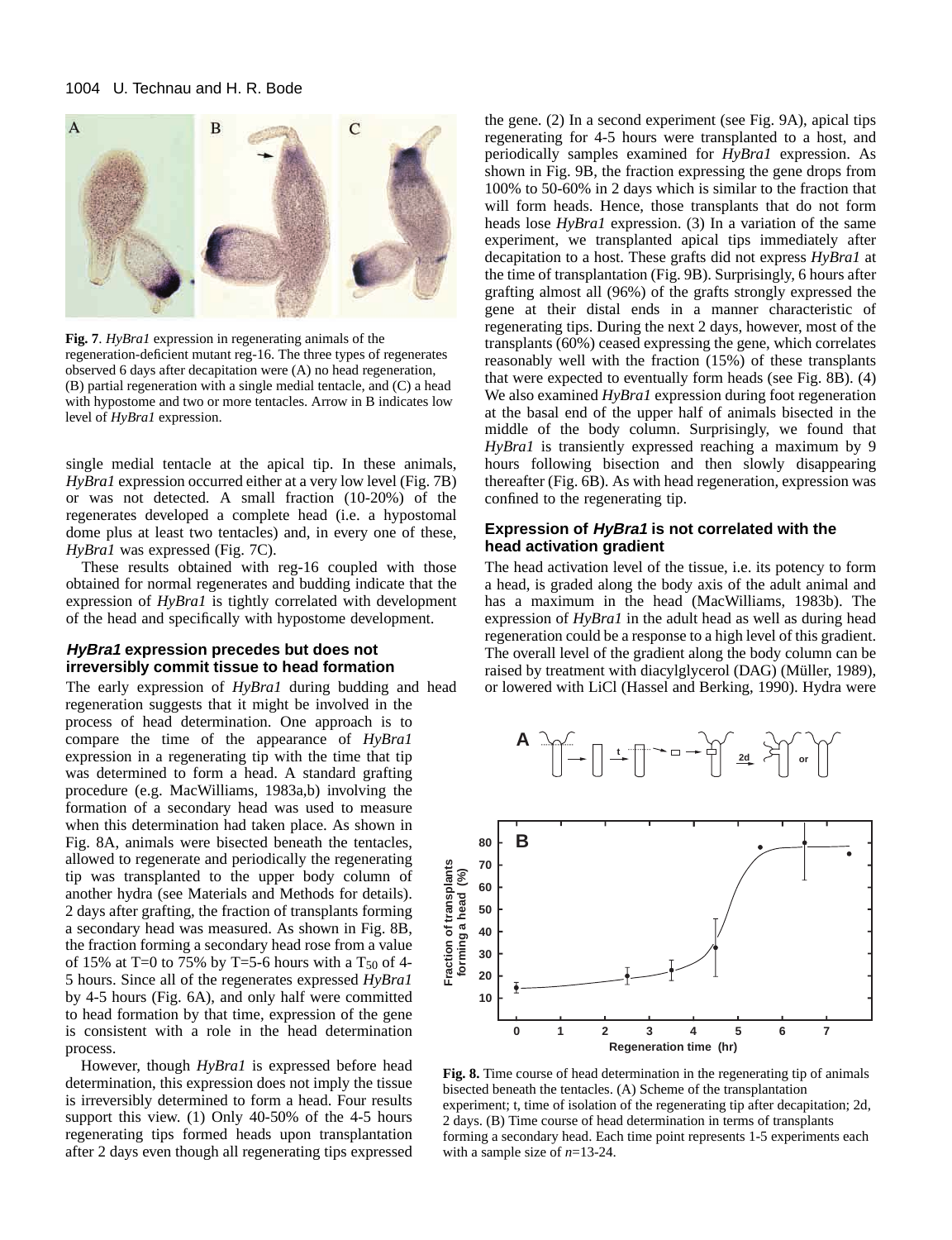

**Fig. 9.** Effect of transplantation into the vicinity of a head on *HyBra1* expression in a regenerating tip. (A) Scheme of the transplantation experiment. (B) Changes in the fraction of transplants expressing the gene as a function of time. Transplanted after a time of regeneration of 0 hour (open circles), or 4.5 hours (closed circles). Data points are mean values  $(\pm s.d.)$  of 2-5 independent experiments.

treated with both compounds to determine if the range of *HyBra1* expression was altered.

Treatment of animals of the 105 strain of *Hydra magnipapillata* with DAG for up to 14 days resulted in the formation of ectopic tentacles and heads, which has been shown to coincide with a rise in the head activation gradient (Müller, 1990). Fig. 10A shows a DAG-treated animal that formed an ectopic head and several ectopic tentacles. Three observations can be made. (1) Secondary heads characterized by a hypostomal dome and at least 2 tentacles surrounding it, always strongly express *HyBra1* in the developing hypostome. (Fig. 10B). (2) Formation of single tentacles was not accompanied by the expression of *HyBra1*, suggesting that its expression is tightly correlated with hypostome, but not tentacle, formation (Fig. 10B). (3) The range of expression of *HyBra1* in the adult head of a DAG-treated animal remained unaltered, that is, it did not extend basally into the body column (see Fig. 10A), as would be expected if the expression of this gene were readily influenced by an altered head activation gradient in the body column.

Treatment with 1 mM LiCl for 7 days leads to the formation of ectopic feet along the body column (Hassel and Berking, 1990) as well as a lowering of the head activation gradient (Maggiore and H. R. B., unpublished results). Animals of the Zürich strain of *Hydra vulgaris* were treated for 7 days and analyzed for *HyBra1* expression. No changes were observed (data not shown). Hence, the absence of changes in the expression of *HyBra1* along the body column of the adult with either treatment indicates that expression of this gene is not governed by the head activation gradient.

### **HyBra1 expression during embryogenesis**

Finally, we examined the expression pattern of *HyBra1* during embryogenesis. Embryogenesis in hydra is quite simple (e.g. Martin et al.*,* 1997). In brief, the fertilized egg undergoes 6-7



Fig. 10. *HyBra1* expression in a DAG-treated animal that developed an ectopic head and ectopic tentacles. (A) Expression in the whole DAG-treated animal. The basal border (arrowhead) of *HyBra1* expression remains unaltered and does not extend into the body column. (B) Higher magnification of the region with ectopic structures shown in (A). White arrow indicates an ectopic head with hypostome and tentacles, while the black arrow indicates an ectopic tentacle.

cleavage divisions resulting in a blastula consisting of a single layer of cells. Then, gastrulation occurs by ingression of single cells from all parts of the blastula into the blastocoel thereby forming a solid stereo gastrula. Subsequently, the cells of the outer layer, the presumptive ectoderm, secrete a thick cuticle and the embryo enters a relatively quiescent stage. 2-3 weeks after fertilization, the mass of epithelial cells in the center of the embryo organize into an epithelial layer, the endoderm. Within a day thereafter, the cuticle cracks at the apical end, and the hatchling emerges and elongates from a spherical form into the cylindrical shape of the adult animal forming a head and foot during and shortly after elongation.

The expression pattern of *HyBra1* during this process was examined in two ways. In one, embryos at several stages were collected, RNA isolated and RT-PCR carried out. As shown in Fig. 11, *HyBra1* was detectable in adult animals, but not during early or middle stages of embryogenesis. Other experiments indicated that it is also not expressed during the late cuticle stages (data not shown).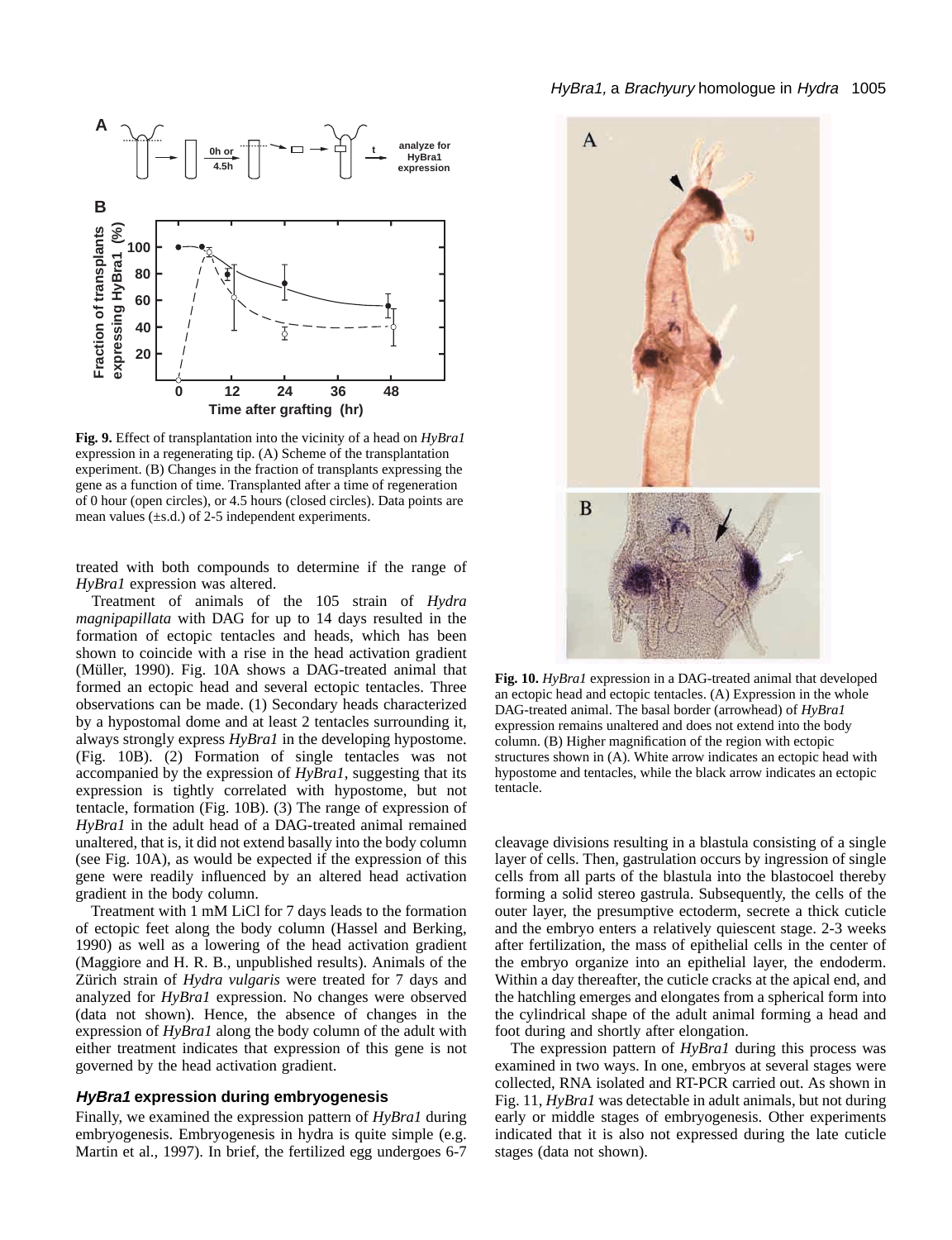

**Fig. 11.** Expression of *HyBra1* during several stages of embryogenesis as measured with RT-PCR. EF-1 $\alpha$  was used as an internal loading control.

To gain more precise information on the timing and location of expression of the gene, in situ hybridization analysis was carried out on whole mounts of embryos. Consistent with the RT-PCR results *HyBra1* expression was not detected during the early stages of embryogenesis (early cleavage stages, blastula, gastrula) before cuticle formation (data not shown), whereas control in situ hybridizations with  $EF-1\alpha$  showed ubiquitous expression in these stages (data not shown). During the final stages, the endoderm forms, the cuticle becomes porous and, subsequently, the cuticle cracks open at the anterior end of the embryo (Martin et al., 1997). Just prior to hatching, a small patch of *HyBra1* expression was found in the endoderm at the presumptive apical pole (Fig. 12A). This onset of expression occurred most likely shortly after the formation of the endodermal layer. As the embryo expanded and elongated during hatching, the expression of the gene increased in intensity as well as in area covering the apical end (Fig. 12B,C). 5-10 hours later the tentacles emerge indicating that *HyBra1* expression was confined to the developing hypostome (Fig. 12D).

Thus, the expression pattern of *HyBra1* during embryogenesis is similar to that found during budding. In both modes of reproduction, the gene is expressed shortly before the onset of both head formation, and continues to be expresssed in the formation of the hypostome.

## **DISCUSSION**

### **HyBra1 is the first T-box gene isolated from a diplobast**

The positional cloning of T or *Brachyury* as the gene responsible for the T mutation in mice (Herrmann et al., 1990) marked the isolation of the founding member of a novel class of transcription factors which are all implicated in important developmental processes. This class of genes is characterized by a conserved DNA-binding domain, the T-box, which spans 180-200 amino acids and is usually located at the N terminus of the gene (Kispert and Herrmann, 1993). A number of other T-box-containing genes, which fall into several subfamilies, have been isolated from metazoans ranging from *C. elegans* to humans indicating the ancient origin of the gene family (Agulnik et al., 1995; Papaioannou and Silver, 1998). However, to date no T-box genes have been identified in diploblasts. Thus, *HyBra1* is the first member of this gene family identified in a basal metazoan lacking the mesoderm.

Detailed molecular studies on *Brachyury* established that the T-box is a DNA-binding domain, which recognizes a palindromic 20 nucleotide sequence in vitro (Kispert and Herrmann, 1993). In a recent crystallographic study, Müller and Herrmann (1997) suggested that *Brachyury* binds as a homodimer, based on their identification of the critical residues implicated in the dimerization of the *Brachyury* protein production as well as those involved in the binding of the DNA. Interestingly, *HyBra1* shares all of these critical residues suggesting that it might have similar dimerization and DNAbinding properties. These diagnostic residues as well as our phylogenetic analysis of the gene family demonstrates that *HyBra1* is a clear orthologue of *Brachyury*.

### **HyBra1 has a role in hypostome formation**

In adult hydra, the sequence of events in the development of a head during budding or regeneration, that is the formation of the hypostome and tentacle zone, has been followed using markers that are hypostome-specific (Technau and Holstein, 1995; Hermans-Borgmeyer et al.*,* 1996; Martinez et al.*,* 1997), tentacle-specific (Bode et al.*,* 1988; Weinziger et al., 1994), or mark the entire head (Javois et al.*,* 1986). However, none of these markers appears during the early stages of head formation. *Budhead*, a hydra homologue of the *fork head/HNF-3*β members of the winged helix family of transcription factors, is expressed in a broad area during the initial stage (stage 0/1), of bud formation, and only much later is expression reduced to the presumptive hypostome (Martinez et al., 1997). However,



**Fig. 12.** *HyBra1* expression at several stages during the hatching of a hydra embryo. (A) An embryo 18 days after fertilization in which the cuticle is cracking. (B) An early hatching stage as the embryo begins to elongate. (C) A later hatching stage in which the tentacle buds begin to emerge. (D) A young animal 5 hours after hatching. Bar, 200 µm.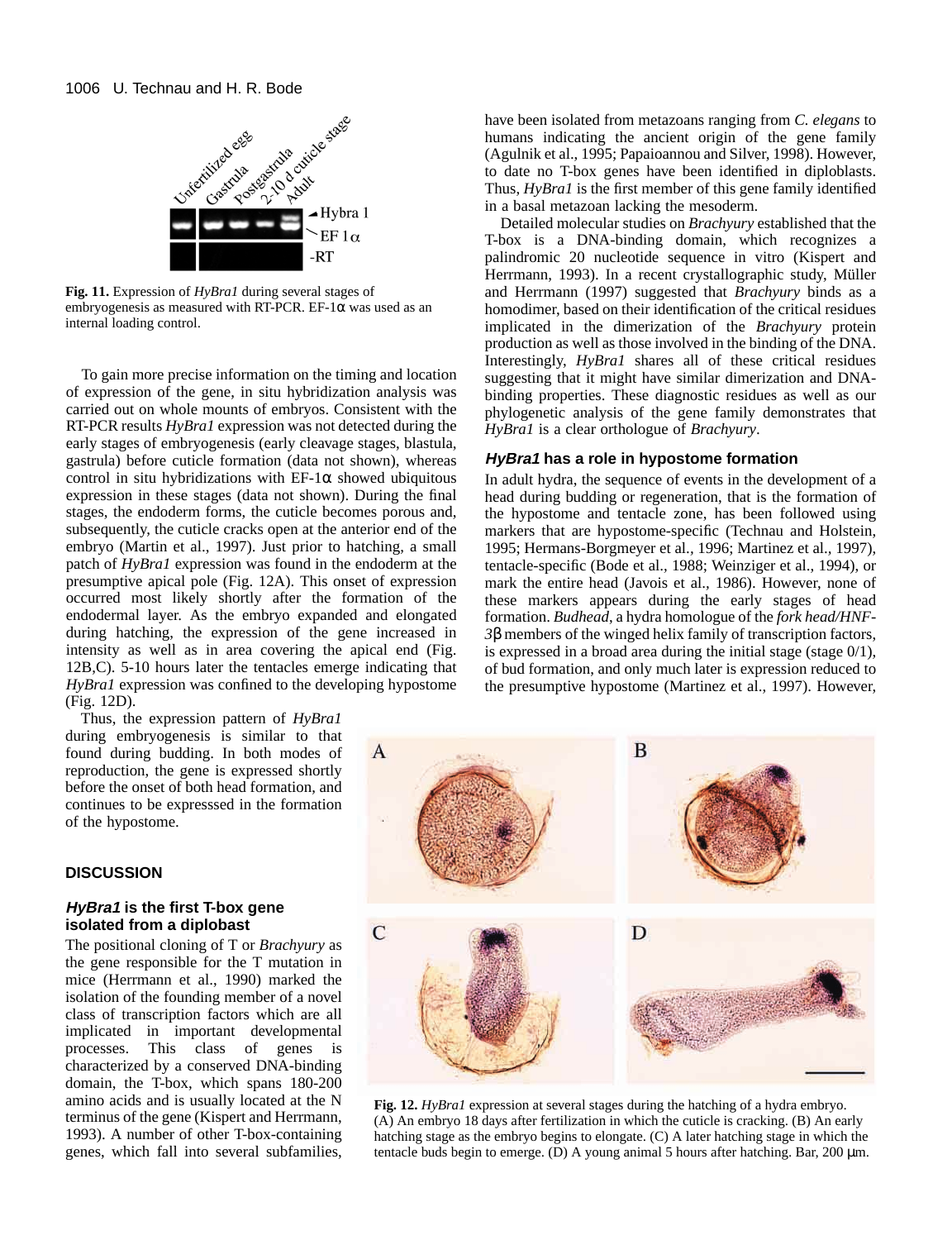during head regeneration, the gene is expressed considerably later than *HyBra1*. It appears weakly and broadly in the upper half by 4-8 hours following decapitation and is not confined to the apical tip until 12 hours (Martinez et al.*,* 1997).

In sharp contrast, *HyBra1* is strongly expressed during the initial or very early stages of head formation during both budding and regeneration. Before the first morphological sign of bud formation [placode formation], a small circular spot with a strong level of expression appears. During head regeneration, expression of the gene begins by 3 hours following bisection, or shortly after wound healing is complete, and reaches a maximal level by 4-6 hours. In both cases, expression of the gene is confined to the region that will form the head. Hence, the expression of *HyBra1* provides evidence that the gene plays a role early in head formation.

This conclusion is strengthened by two other results. (i) In the adult, the tissues are continually undergoing patterning to maintain the form of the animal (see Bode and Bode, 1984 for review). Correlated with this ongoing process, *HyBra1* expression is continuous in the head, and only in the head of the adult. (ii) Expression of the gene is directly correlated with the level of head regeneration in the head regenerationdeficient mutant, reg-16 (Achermann and Sugiyama, 1985). Should no head form, the gene is never expressed. If regeneration results in a partial head, a low level of *HyBra1* is detected while, if a complete head forms, then the normal level is found in the head.

Expression of *HyBra1* is confined to the hypostome, the apical half of the head. This is true in the fully formed heads of adults as well as in the developing heads during bud formation and regeneration. In developing heads, expression of the gene is in all the tissue apical to the level where the tentacles emerge, hence, in the developing hypostome. This was confirmed by the DAG results. In animals that formed ectopic tentacles and ectopic heads, *HyBra1* expression was always found in the developing hypostome of an ectopic head, but never observed in the vicinity of individual ectopic tentacles. Hence, the gene plays a role in the formation of a specific part of the head, the hypostome.

Since *HyBra1* is expressed very early during head formation, it may have a role in the head determination process. Consistent with this is a strong level of *HyBra1* expression in regenerating tips before these tips are committed to head formation. However, the expression of *HyBra1* is reversible. It vanishes in a regenerating tip in which the process of head formation has been initiated, but is subsequently repressed by transplanting it to a location in the body column not conducive for head formation. Hence, this reversible expression indicates that *HyBra1* expression may be part of the head determination process, but is not the critical step leading to irreversible determination.

## **Relationship of HyBra1 to the head patterning processes**

A large body of transplantation and regeneration experiments have defined three patterning processes governing head formation in hydra predicted earlier on theoretical grounds (Gierer and Meinhardt, 1972; MacWilliams, 1983a,b; for review see Bode and Bode, 1984). One is the source density gradient (or head activation gradient; MacWilliams, 1983b), which is maximal in the head and graded down the body

### HyBra1, a Brachyury homologue in Hydra 1007

column. Head activation is defined by the ability of a piece of tissue to induce the formation of a secondary head when grafted into the body column of another animal. Hence, this gradient, which is a stable tissue property (MacWilliams, 1983b), is the basis of the regeneration polarity of the body column. As part of the tissue dynamics of an adult hydra, tissue of the body column is continuously displaced apically from the body column into the head and basally into the foot (Campbell, 1967; Otto and Campbell, 1977). Hence, the head activation gradient is also dynamic, and is maintained by a signal[s] produced in the head and continuously transmitted down the body column.

Although it is plausible that *HyBra1* expression is a response to a high level of head activation in the hypostome region, this is unlikely. Raising or lowering the overall level of the head activation gradient with DAG or LiCl, respectively, had no effect on the range or location of *HyBra1* expression. Were expression of the gene responsive to the gradient level, DAG treatment should have led to an extension in a basal range of its expression into the tentacle zone and possibly into the body column.

While the head activation gradient provides a specific level of a potential to form a head at a given axial level along the body column, a second patterning process termed 'unstable head activation' (MacWilliams, 1983b), or 'head formation process' (HFP) is the actual process of head formation. It has several properties that coincide with the pattern of *HyBra1* expression. (i) As is *HyBra1* expression, the HFP is confined to the apical regenerating tip of the lower half of a bisected animal that will form a head. (ii) The half-life of HFP as measured by transplantation experiments is about 12 hours (MacWilliams, 1983a,b), which is also the half-life for the loss of *HyBra1* expression in a regenerating tip that is prevented from forming a head. (iii) The variable level of *HyBra1* expression, which corresponds to the variable extent (complete, partial or none) of head regeneration in decapitated reg-16 animals, also correlates well the level of HFP in heads, partial heads and upper body columns (=no head formation) (Rubin and Bode, 1982). (iv) Finally, the time required for a regenerating tip to become determined to form a head increases with increasing distance from the head, which implies a decreasing level of head activation (MacWilliams, 1983a,b; Technau and Holstein, 1995). Similarly, the timing of the initial appearance of *HyBra1* increases with increasing distance from the head. Thus, the level of expression of the gene is intimately linked with the level of the HFP.

Head inhibition, the third process governing head formation, is continuously produced in the head and transmitted basally to prevent tissue of the body column, which is always capable of forming a head, from doing so (MacWilliams, 1983a). Three results indicate that *HyBra1* expression is inversely correlated with the level of head inhibition. (i) Removal of the head of normal animals leads to a rapid drop in the level of head inhibition and a rise in *HyBra1* expression. (ii) The head inhibition level remains high following decapitation of a reg-16 adult and, concomitantly, the gene is not expressed. (iii) When a regenerating tip is grafted into a region of high head inhibition, expression of *HyBra1* is down regulated. Hence, expression of this gene is actively repressed by head inhibition.

In sum, these considerations indicate that, of the three head patterning processes, *HyBra1* expression is intimately linked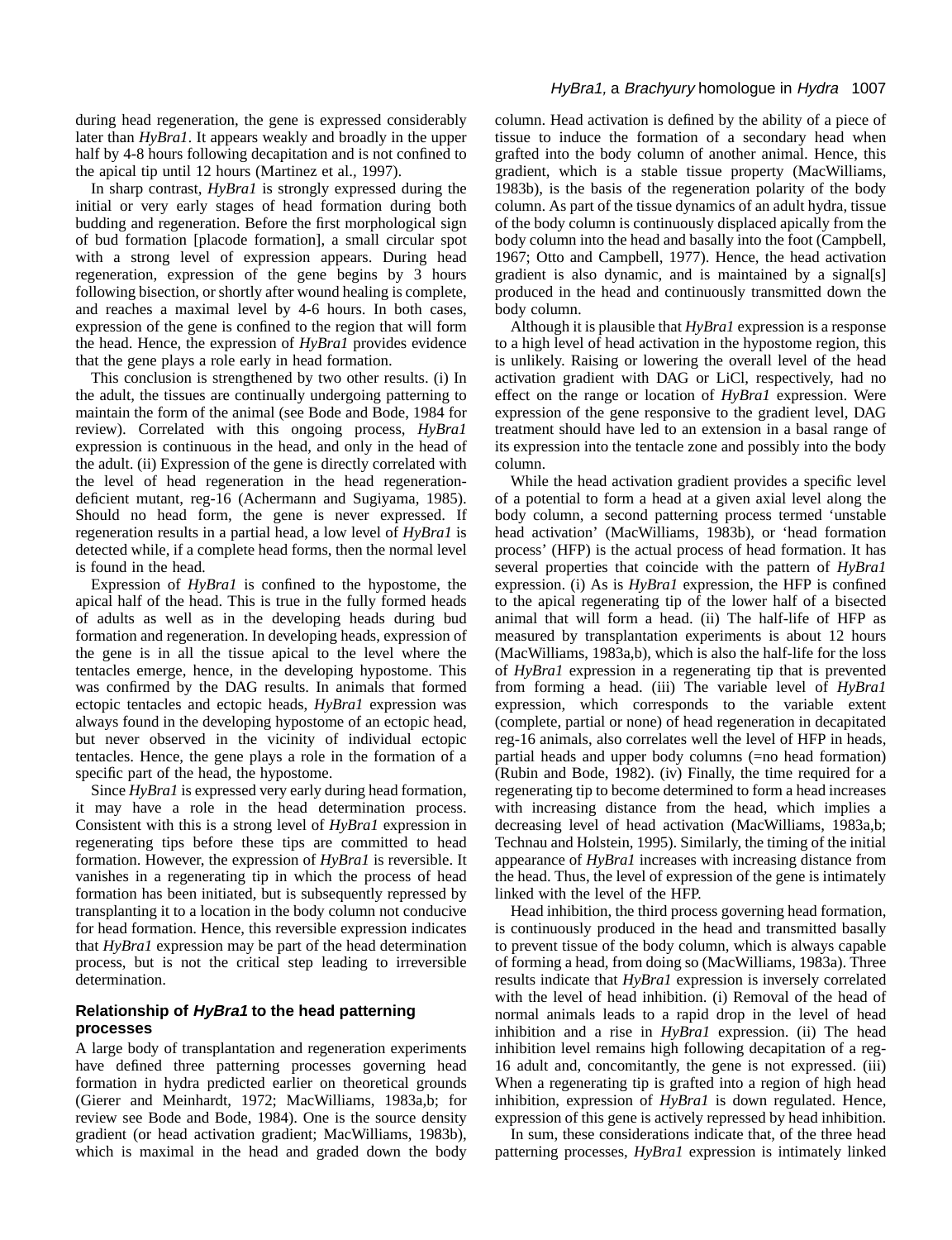with two of them, the HFP and head inhibition. It provides molecular evidence for the distinct effects and properties of the local, rapidly changing head activation and the slowly changing source density gradient as predicted by a reactiondiffusion theory (Gierer and Meinhardt, 1972). Finally, the transient expression of *HyBra1* during foot regeneration provides more evidence for a complication in the patterning processes. Since a head invariably regenerates at an apical end, it is commonly assumed that the HFP alone is initiated at this end resulting in the formation of a head. However, the transient expression of *HyBra1* in a regenerating foot suggests that both head and foot formation processes are initiated at the basal end. Other evidence is also consistent with this idea. *Cnox-2*, the hydra homologue of the *Deformed* gene, which is expressed in epithelial cells of both layers throughout the animal except in the head (Shenk et al., 1993b), transiently vanishes during foot regeneration. Hence, both head and foot formation appear to be initiated at the basal end, but the head formation process is eventually suppressed, plausibly by head inhibition from the existing head.

## **The role of HyBra1 in head formation during embryogenesis**

During embryogenesis, *HyBra1* is initially expressed very late, shortly before hatching, in a small area that will form the hypostome. To our knowledge, this is the first gene isolated from a cnidarian, for which the expression pattern during embryogenesis has been determined. The pattern provides insight into two aspects of reproduction in hydra. One has to do with the timing of the initiation of head formation in hydra. In hydra, the sperm entry point, which is established before fertilization is also the location of the anterior end of the developing embryo (Martin et al.*,* 1997; Freeman, 1981). This implies that during oogenesis an anterior-posterior polarity is set up early, plausibly in the oocyte. However, the very late expression of *HyBra1* suggests that formation of the head and the adult body axis is only initiated in a second later step and much later than the establishment of the anterior-posterior polarity in the embryo.

Another issue that is poorly understood is the relationship between the patterning events that occur in the sexual (embryogenesis) and asexual (budding) modes of reproduction. Certainly the early stages are quite different. Embryogenesis in hydra proceeds as is common in animal embryos starting with cleavage divisions and gastrulation, eventually leading to the formation of two embryonic layers, the ectoderm and endoderm (e.g. Martin et al.*,* 1997). In contrast, budding begins with the two layers already formed. Thereafter, the processes are similar in that elongation of the spherical shell of the embryo into a cylinderical shell is fairly similar to the evagination and subsequent elongation of the body wall into a cylindrical protrusion during budding. In both processes, *HyBra1* expression first occurs in a small spot in the part of the developing embryo or bud that will be the apical tip of the elongating cylindrical shell. Hence, this pattern provides the first information that the initial stages of elongation and head formation are similar in the two modes of reproduction.

### **The evolution of Brachyury function**

The identification of a *Brachyury* orthologue in hydra shows

that *Brachyury* is a member of an ancient gene family. The high degree of conservation in the T-box including the dimerization and DNA-binding domains points to a strong selection for this functional part of the gene. However, the function of the homologues in different phyla is not obviously conserved since the homologues are expressed in different tissues and locations. In vertebrates, *Brachyury* initially has a pan-mesodermal expression in the marginal zone of the blastula, but later becomes restricted to the axial mesoderm during gastrulation (Wilkinson et al., 1990; Smith et al., 1991; Schulte-Merker et al., 1994). Expression is related in the protochordate ascidians, where *Brachyury* is expressed in the precursors of axial mesoderm, but not in an early pan-mesodermal fashion (Yasuo and Satoh, 1994; Corbo et al., 1997). However, in another group of deuterostomes, the sea urchins, the differences are greater. The *Brachyury* homologue is expressed in the precursors of secondary mesenchyme, which are derived from the anterior end of the invaginating endoderm during gastrulation and give rise to a variety of cell types (Harada et al., 1995). Among the arthropods, the expression patterns are different again. In *Drosophila*, the *T-related gene* (*Trg*) is expressed in the hindgut primordia during blastoderm stage and later in the differentiating hindgut (Kispert et al., 1994; Singer et al., 1996). Similarly, the *Brachyury* homologue in *Locusta*, a short-germ insect, is expressed in the posterior tip of the gastrulating embryo, a region that continues to grow and add segments at the posterior end (Kispert et al., 1994). Clearly, these patterns are quite different from the anterior expression of the hydra homologue in the developing head.

However, the gene may participate in a common molecular pathway in all these organisms. It is striking that, where examined in vertebrates, ascidians, sea urchins, insects and hydra, the expression of the *Brachyury* homologue coincides with the expression of a *fork head*/*HNF-3*β homologue (Weigel et al., 1989; Dirksen and Jamrich, 1992; Harada et al., 1996; Shimeld, 1997; Shimauchi et al., 1997; Terazawa and Satoh, 1997; Olsen and Jeffrey, 1997). In the several organisms examined, this coordinated expression occurs in a variety of developmental circumstances such as different tissues, at different times during embryogenesis, as well as in tissues composed of single cells or epithelial layers. The same pairing of expression holds true for hydra. *HyBra 1* and the hydra *fork head*/*HNF-3*β homologue *budhead* are expressed in an overlapping pattern in the endodermal epithelial cells of the hypostome. Whereas *HyBra1* is expressed throughout the hypostome, *budhead* is expressed in the lower half of this structure (Martinez et al., 1997).

Not only are these two genes expressed together in many organisms, there is some evidence that they function in the same pathway. In animal cap assays in *Xenopus*, it has been shown that *Brachyury* and *pintallavis*, the *fork head*/*HNF-3*β homologue, have a synergistic effect on the differentiation of dorsal mesodermal fates (O'Reilly et al., 1995). These considerations suggest that, early in metazoan evolution, a molecular pathway involving a *Brachyury* homologue and a *fork head*/*HNF-3*β homologue arose. Subsequently, this pathway was conserved, but co-opted for a variety of functions throughout metazoan evolution.

Finally, the expression of *HyBra1* in the endoderm provides evidence for the question of the evolutionary origin of the mesoderm. From comparative embryological studies, it has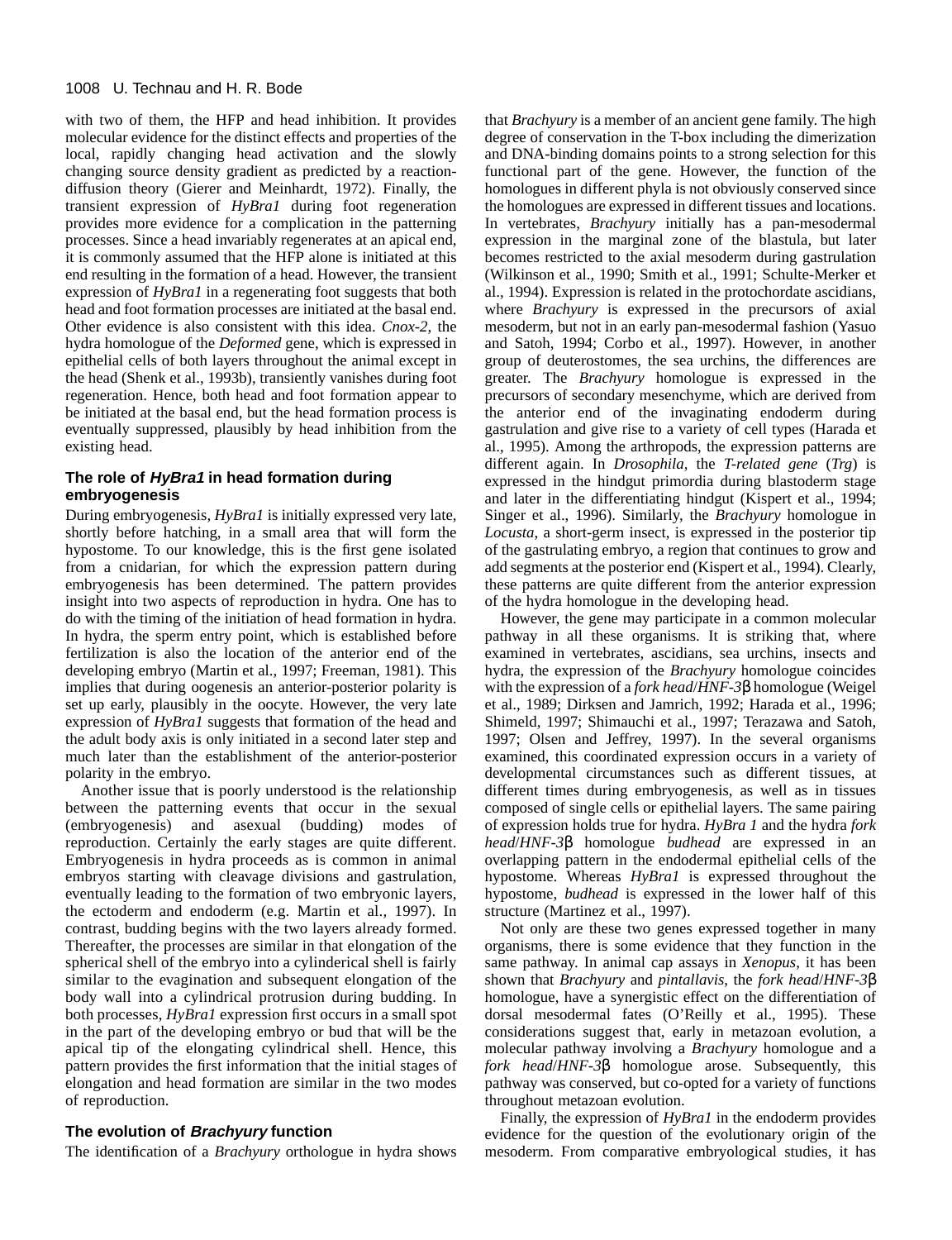been proposed that the mesoderm arose from the endoderm in the diploblast-to-triploblast transition (e.g. Siewing, 1969). We note that the expression of the hydra orthologue in the endoderm is consistent with this idea.

We thank Ira Blitz for expert technical advice and helpful discussion, and Michael Sarras for the hydra regeneration cDNA library. This research was supported by grants from NIH (R01- HD08086 and P01-HD27173) and NSF (IBN-9723660) to H. R. B., and an EMBO post-doctoral fellowship to U. T.

#### **REFERENCES**

- **Achermann, J. and Sugiyama, T.** (1985). Genetic analysis of developmental mechanisms in *Hydra*. X. Morphogenetic potentials of a regenerationdeficient strain (reg-16). *Dev. Biol.* **107**, 13-27.
- **Agulnik, S. I., Bollag, R. J. and Silver, L. M.** (1995). Conservation of the Tbox gene family from *Mus musculus* to *Caenorhabditis elegans. Genomics* **25**, 214-219.
- **Bode, P. M. and Bode, H. R.** (1984). Patterning in *Hydra*. In *Pattern Formation, a Primer in Developmental Biology* (ed. G. M. Malacinski and S. V. Bryant), pp. 213- 241. New York: MacMillan Press.
- **Bode, P. M., Awad, T. A., Koizumi, O., Nakashima, Y., Grimmelikhiujzen, C. J. and Bode, H. R.** (1988). Development of the two-part pattern during regeneration of the head in hydra. *Development* **102**, 223-235.
- **Bollag, R. J., Siegfried, Z., Cebra-Thomas, J. A., Garvey, N., Davison, E. M. and Silver, L. M.** (1994). An ancient family of embryonically expressed mouse genes sharing a conserved protein motif with the T locus. *Nature Genet.* **7**, 383-389.
- **Campbell, R. D.** (1967). Tissue dynamics of steady state growth in *Hydra littoralis.* II. Patterns of tissue movement. *J. Morph*. **121**, 19-28.
- **Corbo, J. C., Erives, A., DiGregorio, A., Chang, A. and Levine, M.** (1997). Dorsoventral patterning of the vertebrate neural tube is conserved in a protochordate. *Development* **124**, 2335-2344.
- **Dirksen, M. L. and Jamrich, M.** (1992). A novel, activin-inducible, blastopore lip-specific gene of *Xenopus laevis* contains a fork head DNAbinding domain. *Genes Dev.* **6**, 599-608.
- Freeman, G. (1981). The role of polarity in the development of the hydrozoan planula larva*. Roux's Arch. Dev. Biol*. **190**, 168-184.
- Gauchat, D. Kreger, S. Holstein, T. W. and Galliot, B. (1998). prdl-a, a gene marker for hydra apical differentiation related to triploblastic paired-like head-specific genes. *Development* **125**, 1637-1657.
- **Gierer, A. and Meinhardt, H.** (1972). A theory of biological pattern formation. *Kybernetik* **12**, 30-39.
- **Grens, A. Gee, L., Fisher, D. A. and Bode, H. R.** (1996). *CnNK-2*, an *NK-2* homeobox gene, has a role in patterning the basal end of the axis in *Hydra. Dev. Biol*. **180**, 473-488.
- **Grens, A., Mason, E., Marsh, J. L. and Bode, H. R.** (1995). Evolutionary conservation of a cell fate specification gene: the *Hydra achaete-scute* homolog has proneural activity in *Drosophila*. *Development* **121**, 4027- 4035.
- Harada, Y., Yasuo, H. and Satoh, N. (1995). A sea urchin homologue of chordate *Brachyury (T)* gene is expressed in the secondary mesenchyme founder cells. *Mech. Dev*. **60**, 163-173.
- **Harada, Y., Akasaka, K., Shimada, H., Peterson, K. J., Davidson, E. H. and Satoh, N.** (1996). Spatial expression of a forkhead homologue in the sea urchin embryo. *Mech. Dev*. **60**, 163-173.
- **Hassel, M. and Berking, S.** (1990). Lithium ions interfere with pattern control in *Hydra vulgaris. Roux's Arch. Dev. Biol*. **198**, 382-388.
- **Hermans-Borgmeyer, I., Schinke, B., Schaller, H. C. and Hoffmeister, S. A. H.** (1996). Isolation of a marker for head-specific cell differentiation in hydra. *Differentiation* **61**, 95-101.
- **Herrmann, B. G., Labeit, S., Poustka, A. King, T. R. and Lehrach, H.** (1990). Cloning of the *T* gene required in mesoderm formation in the mouse. *Nature* **343**, 617-622.
- **Hobmayer, E. Hatta, M., Fischer, R., Fujisawa, T., Holstein, T. W. and Sugiyama, T.** (1996) Identification of a *Hydra* homologue of the β*catenin/plakoglobin/armadillo* gene family. *Gene* **172**, 155-159.
- **Javois, L. C., Bode, P. M. and Bode, H. R.** (1986). Patterning of the head in hydra as visualized by a monoclonal antibody. I. Budding and regeneration. *Dev. Biol.* **117**, 607-618.
- **Kispert, A.** (1995). The *Brachyury* protein: a T-domain transcription factor. *Sem Dev. Biol.* **6**, 395-403.
- **Kispert, A. and Herrmann, B. G.** (1993). The *Brachyury* gene encodes a novel DNA binding protein. *EMBO J.* **12**, 3211-3220.
- **Kispert, A., Herrmann, B. G., Leptin, M. and Reuter, R.** (1994). Homologs of the mouse *Brachyury* gene are involved in the specification of posterior terminal structures in *Drosophila, Tribolium* and *Locusta. Genes Dev*. **8**, 2137-2150.
- Kispert, A., Koschorz, B. and Herrmann, B. G. (1995). The T protein encoded by *Brachyury* is a tissue-specific transcription factor. *EMBO J*. **14**, 4763-4772.
- **MacWilliams, H. K.** (1983a). Hydra transplantation phenomena and the mechanism of hydra head regeneration. I. Properties of the head inhibition. *Dev. Biol*. **96**, 217-238.
- **MacWilliams, H. K.** (1983b). Hydra transplantation phenomena and the mechanism of hydra head regeneration. II. Properties of the head activation. *Dev. Biol*. **96**, 239-257.
- **Martin, V., Littlefield, L., Archer, W. E. and Bode, H. R.** (1997). Embryogenesis in *Hydra. Biol. Bull*. **192**, 345-363.
- **Martinez, D., Dirksen, M.-L., Bode, P. M., Jamrich, M., Steele, R. E. and Bode, H. R.** (1997). *Budhead*, a *fork head/HNF-3* homologue, is expressed during axis formation and head specification in *Hydra. Dev. Biol.* **192**, 523- 536.
- **Mokady, O., Dick, M. H., Lackschewitz, D., Schierwater, B. and Buss, L. W.** (1998). Over one-half billion years of head conservation? Expression of an *ems* class gene in *Hydractinia symbiolongicarpus* (Cnidaria: Hydrozoa). *Proc. Natl. Acad. Sci.* **95**(7), 3673-3678
- **Müller, C. W. and Herrmann, B. G.** (1997). Crystallographic structure of the T domain-DNA complex of the *Brachyury* transcription factor. *Nature* **389**, 884-888.
- **Müller, W. A.** (1989). Diacylglycerol-induced multihead formation in *Hydra*. *Development* **105**, 309-316.
- **Müller, W. A.** (1990). Ectopic head and foot formation in *Hydra*: Diacylglycerol-induced increase in positional value and assistence of the head in foot formation. *Differentiation* **42**, 131-143.
- **Olsen, C. L.and Jeffery, W. R.** (1997). A forkhead gene related to HNF-3beta is required for gastrulation and axis formation in the ascidian embryo. *Development* **124,** 3609-3619
- **O'Reilly, M.-A. J., Smith, J. C. and Cunliffe, V.** (1995). Patterning of the mesoderm in *Xenopus*: dose-dependent and synergistic effects of *Brachyury* and *Pintallavis*. *Development* **121**, 1351-1359.
- **Otto, J. J. and Campbell, R. D.** (1977). Budding in *Hydra attenuata*: Bud stages and fate map. *J. Exp. Zool.* **200**, 417-428.
- Papaioannou, V. E. and Silver, L. M. (1998). The T-box gene family. *Bioassays* **20**, 9-19.
- **Reuter, R.** (1995). The *T-related gene (Trg)*, a *Brachyury* homologue in insects. *Sem. Dev. Biol.* **6**, 427-435.

**Rubin, D. I. and Bode, H. R.** (1982). The abberant, a morphological mutant of *Hydra attenuata* has altered inhibition properties. *Dev. Biol.* **89**, 316-331.

- **Sambrook, J., Fritsch, E. F. and Maniatis, T.** (1989). *Molecular Cloning: A Laboratory Manual*. New York: Cold Spring Harbor Laboratory Press.
- **Sarras, M. P., Jr., Yan, L., Grens, A., Zhang, X., Agbas, A., Huff, J. K., St. John, P. L. and Abrahamson, D. R.** (1994). Cloning and biological function of laminin in *Hydra vulgaris. Dev. Biol*. **164**, 312-324.
- **Schulte-Merker, S., van Eeden, F. J. M., Halpern, M. E., Kimmel, C. B. and Nüsslein-Volhard, C.** (1994). *no tail (ntl)* is the zebrafish homologue of the mouse *T (Brachyury)* gene. *Development* **120**, 1009-1015.
- **Schummer, M., Scheurlen,I., Schaller, C. and Galliot, B.** (1992). HOM/HOX homeobox genes are present in *Hydra* (*Chlorohydra viridissima*) and are differentially expressed during regeneration. *EMBO J.* **11**, 1815-1823.
- **Shenk, M. A., Bode, H. R. and Steele, R. E.** (1993a). Expression of Cnox-2, a HOM/HOX homeobox gene in hydra, is correlated with axial pattern formation. *Development* **117**, 657-667.
- **Shenk, M. A., Gee, L., Steele, R. E. and Bode, H. R.**(1993b). Expression of Cnox-2, a HOM/HOX homeobox gene, is suppressed during head formation in *Hydra. Dev. Biol.* **160**, 108-118.
- **Shimauchi, Y., Yasuo, H. and Satoh, N.** (1997). Autonomy of ascidian fork head/HNF-3 gene expression. *Mech. Dev.* **69,** 143-154.
- Shimeld, S. M. (1997). Characterisation of amphioxus HNF-3 genes: conserved expression in the notochord and floor plate. *Dev. Biol.* **183,** 74- 85.
- **Siewing, R.** (1969). *Lehrbuch der vergleichenden Entwicklungsgeschichte der Tiere.* Hamburg und Berlin: Verlag Paul Parey.